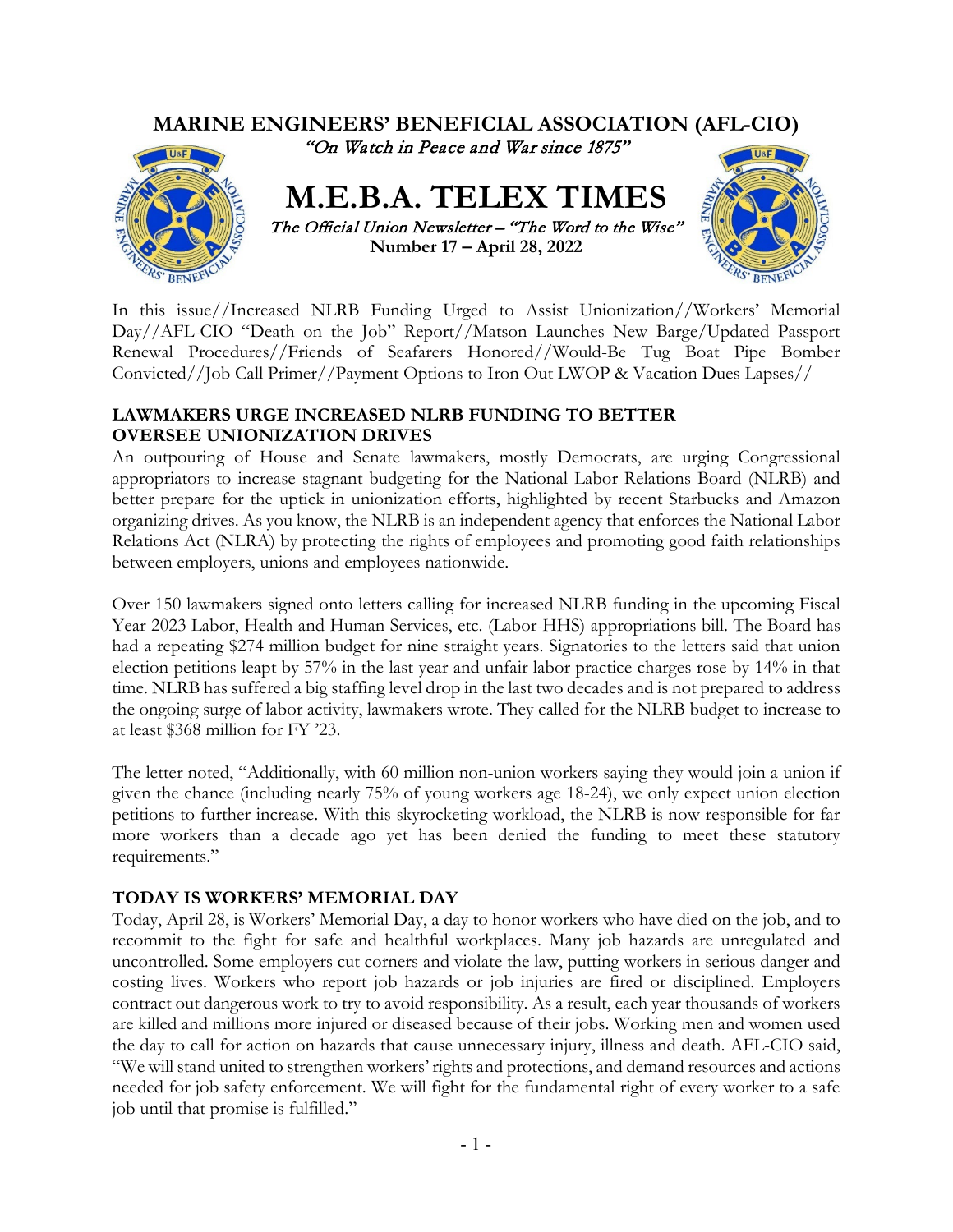# **LATEST AFL-CIO "DEATH ON THE JOB" REPORT CATALOGS NEED FOR SAFER WORKPLACES**

The AFL-CIO issued its latest "Death on the Job: The Toll of Neglect" report, the  $31<sup>st</sup>$  such issuance on the state of safety and health protections for America's workers. The report is based on Department of Labor injury and fatality data – for which 2020 is the latest available year. The national and state-by-state profile of worker safety and health reveals that in 2020:

- 340 working people died every day because of hazardous working conditions.
- More than 4,764 workers were killed on the job from injuries alone.
- An estimated 120,000 workers died from occupational diseases.
- The job fatality rate was 3.4 per 100,000 workers.
- Latino and Black workers remain at greater risk of dying on the job than all workers.
- Employers reported nearly 3.2 million work-related injuries and illnesses.

• Musculoskeletal disorders continue to make up the largest portion (21%) of work-related injuries and illnesses.

• Underreporting is widespread—the true toll of work-related injuries and illnesses is 5.4 million to 8.1 million each year.

"That's tens of thousands of families losing a parent, a child, a sibling, every single year," said AFL-CIO President Liz Shuler. "Latino and Black workers specifically remain at greater risk of dying on the job than all workers. That is, frankly, unacceptable." AFL-CIO noted that, "Over the last 50 years, there has been significant progress toward improving working conditions and protecting workers from job injuries, illnesses and deaths. Federal job safety agencies have issued many important regulations on safety hazards and silica, coal dust and other health hazards, strengthened enforcement and expanded worker rights. These initiatives have undoubtedly made workplaces safer and saved lives. But much more progress is needed."

# **MATSON LAUNCHES NEW BARGE**

Matson, Inc. christened and launched a new flat-deck container barge in a ceremony last weekend at the Greenbrier Gunderson Marine shipyard in Portland, Oregon. The new barge, christened '*Haleakala'* in honor of the landmark crater on the island of Maui, will be deployed in Matson's Neighbor Island service in Hawaii starting this summer, connecting cargo to and from the U.S. West Coast through its hub terminal in Honolulu. With a carrying capacity of 620 TEU and room for 72 refrigerated containers, the new *Haleakala* is double the size of the older barge it is replacing and will increase the efficiency of Matson's service to the neighbor islands. At 362 feet long, 105 feet wide (beam), with a deep draft of 17.3 feet and capacity of more than 12,000 metric tons, it will be Matson's largest barge. Matson is expected to take delivery of the barge in late May.

# **UPDATED PASSPORT RENEWAL PROCEDURES FOR MARINERS**

The State Department updated its temporary provisions governing passport renewals for mariners, a document that had not previously been widely distributed. This is part of the effort to expedite passport renewals for mariners who urgently need them for international voyages as COVID delays continue to hamper normal operations. They are applicable to mariners with passports that either have expired or have less than seven months' validity remaining.

The procedures went into effect in February and superseded an earlier update released in January. The updated policy is largely the same as the earlier notice but contains a new address where applications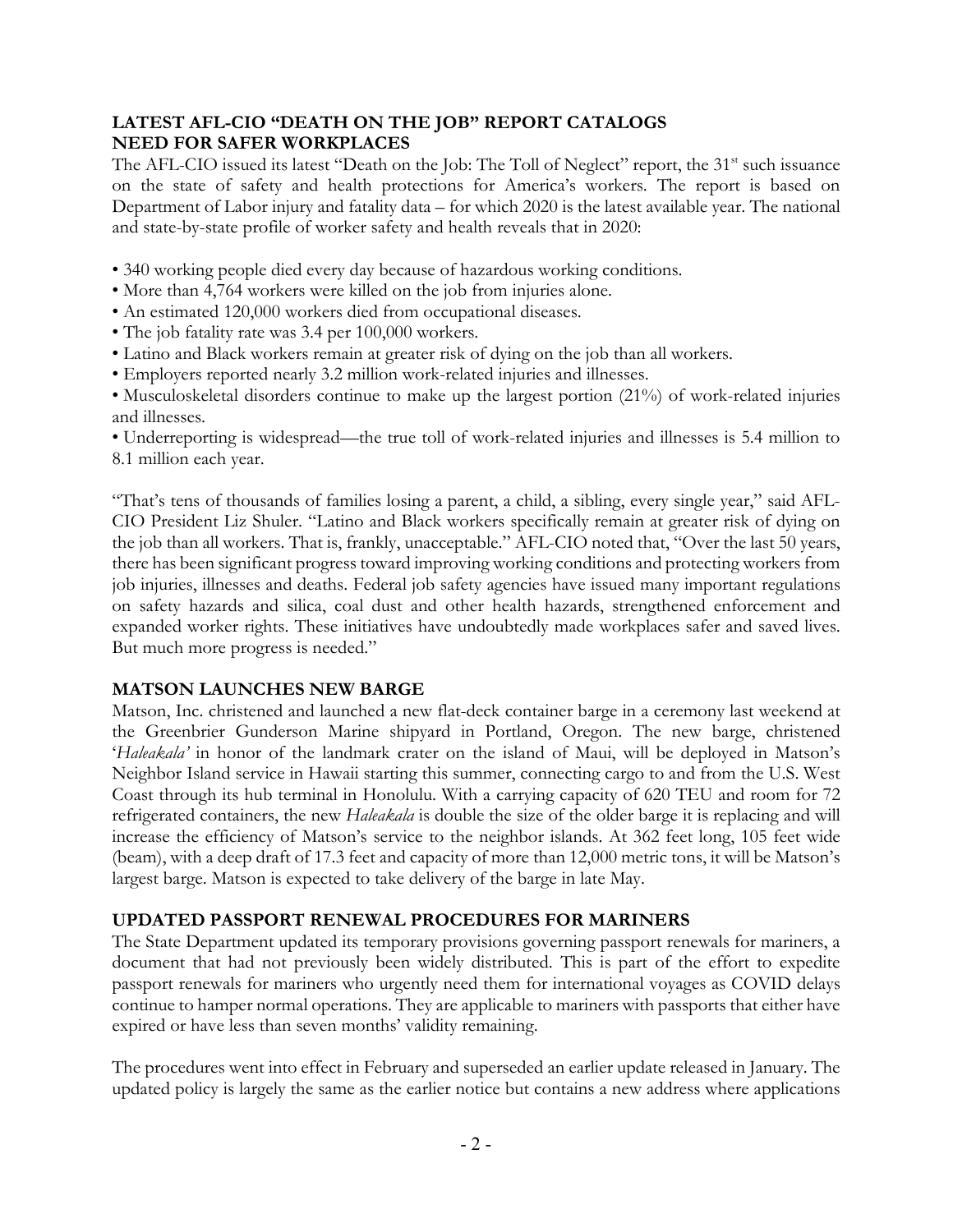should be delivered. The notice was sent to the Union halls and has been made available in full on the M.E.B.A. website in the "Documents & Member Notices" section.

#### **MIRAID'S PATTI, ITF'S SMITH HONORED AS FRIENDS OF SEAFARERS**

Jim Patti, who heads up MM&P's Maritime Institute for Research & Industrial Development (MIRAID), and ITF Maritime Coordinator Jacqueline Smith were among honorees who were each named as an "Outstanding Friend of Seafarers" – a well-deserved accolade awarded by the Seafarers International House (SIH). The SIH is a charitable organization that provides seafarers and travelers with pastoral care, hospitality, social assistance and advocacy. Their annual "Setting the Course" event in New York City, held last night, honors those who fight on behalf of the maritime community and is dedicated to the welfare of seafarers.

Jim has been an integral part of efforts to intensify support for maritime issues on Capitol Hill since 1970. He also serves as Chairman of USA Maritime, a coalition of maritime interests (including the M.E.B.A. and AMC) that is crucial in the battle to protect and promote U.S.-flag vessels and mariners. Congratulations!

### **MAN WHO DROPPED PIPE BOMBS ON OHIO RIVER TUGS CONVICTED**

A Federal jury found a West Virginia man guilty after connecting him to pipe bombs found on several Ohio River tugboats. 42-year old Nathaniel Becker, an iron worker with past mental health issues, was found guilty in the Southern District Court of West Virginia on two counts of possession of an unregistered destructive device and two counts of placement of a destructive device on a vessel. Authorities believe he purchased the pipe bomb components at a local hardware store then, once assembled, dropped them from a bridge onto three different tugboats in October 2021, where they were later recovered unexploded. Two could have caused harm, but one of the pipes was later discovered to contain non-explosive septic tank cleaner.

Becker was on probation at the time of the offense, following an August 2020 conviction after he brandished a knife at a police officer during a traffic stop and then led officers on a car chase before barricading himself in his residence. In that case, he was arrested after a stand-off that ended when police forced entry into the home. He is scheduled to be sentenced for the pipe bomb incident in August and faces up to 60 years in prison.

### **MAKE SURE YOU'RE READY FOR JOB CALL!** It is the responsibility of members and applicants to have all their necessary documentation in-hand ahead of time for job call.

Those who have recently upgraded their license should make sure their STCW reflects the upgrade. Your license, passport and other important documents should be valid for at least six months from the time you begin working aboard ship. Your drug-free certificates have to be valid at least until the day you join your ship. Check your expiration dates!

If flying with your documents on the way to a hall, double-check that you haven't left any essential documents at home and make sure to keep your docs with you in your carry-on luggage. The primary documents you'll need include your Merchant Mariner Credential with current STCW, VSO or VPDSD endorsement, TWIC, Passport, USCG Medical Certificate, Annual M.E.B.A. physical card, Drug-free Certificate or Drug-Free Letter, Group Card, Fit-for-Duty, Dues Receipt and proof of vaccination(s). Permanent or relief employees should get their company